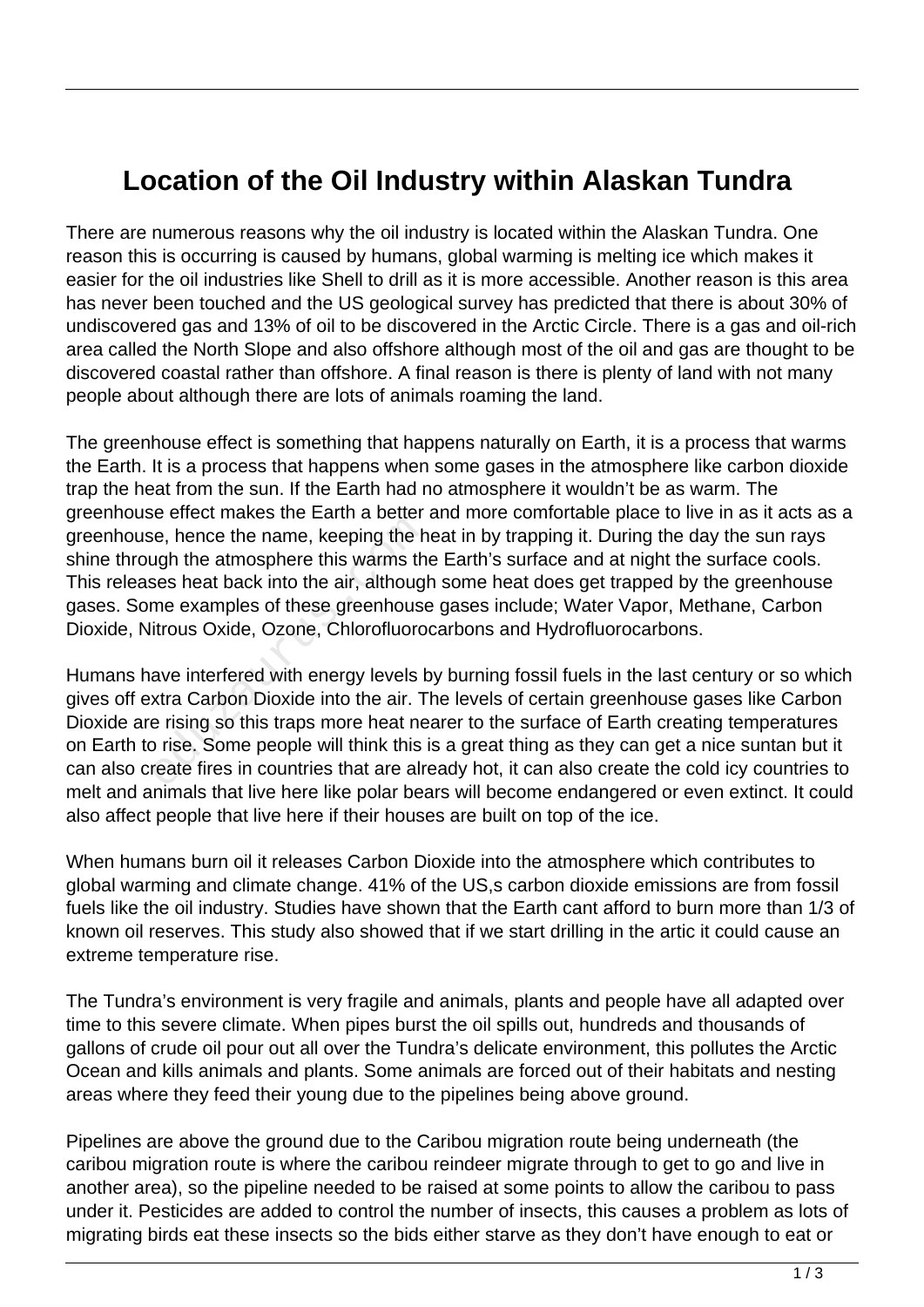they are poisoned. Due to the land being so delicate bulldozer tracks and even footprints can cause huge damage that can be seen years later. When the sun hits these ruts it causes erosion and the ruts get bigger and could even become gullies.

Due to Global Warming temperatures are rising the permafrost which is the underlying frozen soil and plant matter is thawing. Due to the tundra thawing, it is turning into a source of greenhouse gas emission. Microbes in the soil change carbon to carbon dioxide and methane. When methane is released it adds to the thawing cycle. When temperatures rise shrubs and plants begin to grow and this can change the temperature in the soil and could prevent snow from reflecting heat out. Shrubs could overgrow and crowd the litchen which is the caribou and other animals' food source. Warmer tundras could also lead to wildfires and droughts. Lakes have also dried up in the tundras due to the land becoming warmer. Studies have also shown that global warming has changed the season's cycle making winters come later and earlier springs.

Due to the oil workers starting to live in the area more people have started to illegally hunt and fish this is threatening the local's way of life as their food source is taken away. Although citizens have found work in employment that would never have been available, this gives them money to make their life better. New facilities like cinemas are being built to entertain the oil workers while they work here but this effects the native's way of living as for fun they would sit around campfires and tell stories so these new modern facilities are changing the traditional away for them to live.

The oil company uses chemicals called pesticides to kill insects and other animals to minimize the numbers. This gets into the food webs and locals and animals eat this food or the natives might eat the animals that have consumed pesticides so they end up becoming very sick or could even die due to being poisoned. This is an image of the people of the Tundra walking to find their dinner and the oil industry has left lots of oil canisters with some excess oil most likely spilling out. When this oil spills this could poison these people and the food they are going to hunt. ive found work in employment that<br>make their life better. New facilities<br>hile they work here but this effects<br>mpfires and tell stories so these no<br>nem to live.<br>mpany uses chemicals called pest<br>rrs. This gets into the food

A group of greenhouse gases called chlorofluorocarbons (CFCs) like deodorants and hairsprays is breaking down the ozone layer which is a layer in the atmosphere which protects harmful radiation like ultraviolet radiation from the sun reaching Earth. This causes problems for the people as the sun will not have a shield and people will easily burn and could leave skin with cancer. Some specialists say the hole in the ozone layer over Antarctica could disappear within 50 years. As global warming melts the ice caps meaning polar bear habitats are shrinking and this could be some people of the tundra's food source but even if it's not what some eat it will affect the full food web and other animals they might feed on could start to reduce too.

So, the natives will have less to eat. as temperatures rise and the more people living on the land for work diseases will spread much faster as oil workers could bring it into the area and the warmer weather will be its catalyst. This will mean many natives could die or become very ill. Developed countries use more energy than developing countries and they give off more greenhouse gases, but if developing countries want to develop and this would mean they would need to burn more fuel and energy so global warming would become under massive threat and the Earth's temperature would continue to rise

To stop our planet warming any more we need to stop using fossil fuels as they produce far too